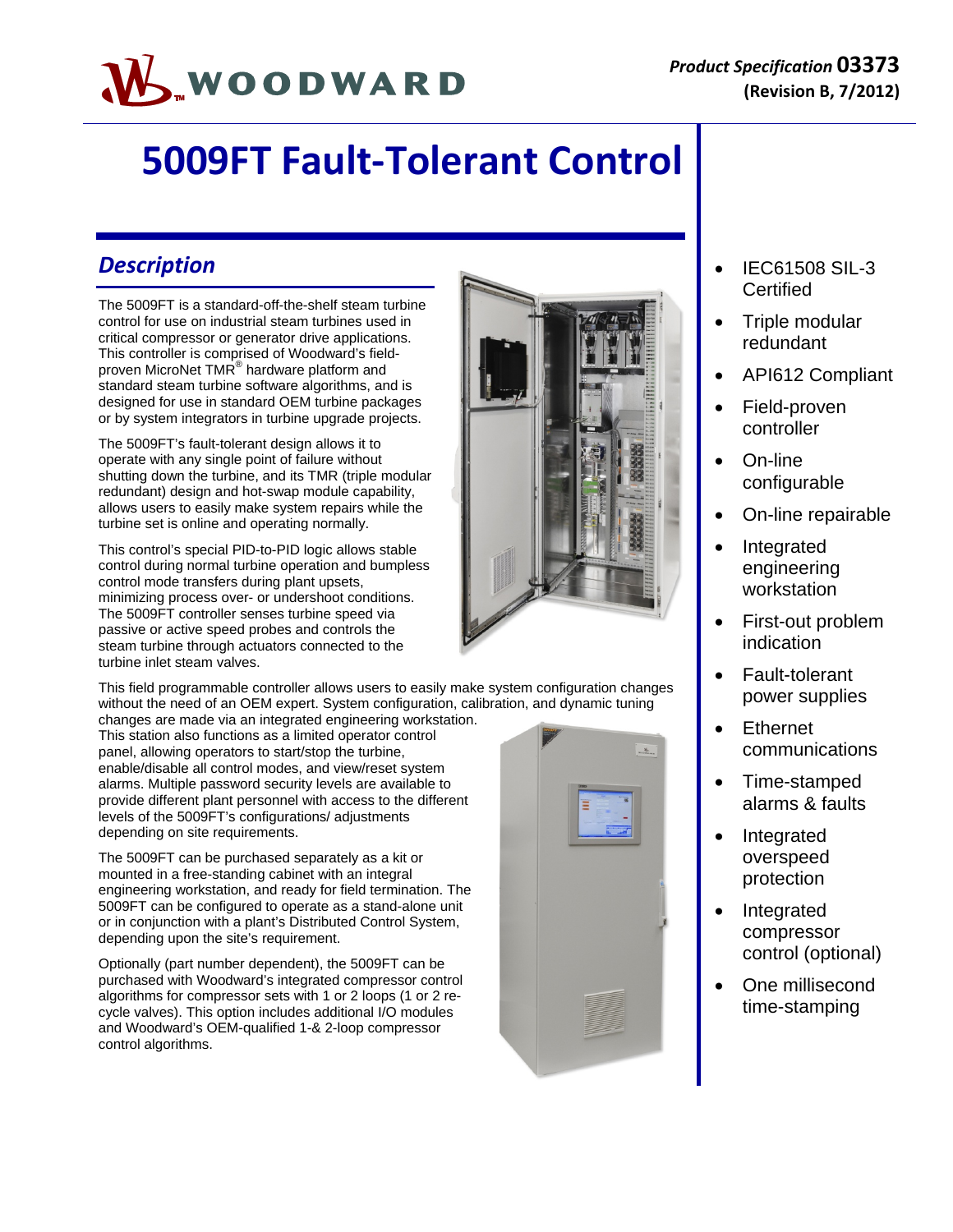# *Applications*

The 5009FT is designed to control industrial steam turbines of all sizes and types in system-critical applications requiring maximum reliability and availability. This steam turbine controller includes specifically designed algorithms and logic to start, stop, control, and protect industrial steam turbines or turbo-expanders, driving compressors, generators, or pumps.

Designed for today's plant standardization practices, the 5009FT control system's versatile program can be configured to control single valve, or single extraction, or single admission, or single extraction/ admission steam turbines. The 5009FT control's unique PID structure makes it ideal for petrochemical or power generation applications where it is required to control steam plant parameters like compressor speed, generator frequency, turbine load, turbine inlet or exhaust header pressures, or tie-line power.

The 5009FT control's TMR (triple modular redundant) architecture, TMR CPU and I/O modules, on-line configuration, and on-line repair capability make it ideal for use in safety or economically critical applications. This control's fault tolerant design allows it to accept redundant inputs sensors, drive redundant actuators, and interface with redundant operator interface stations, making it capable of extending redundancy throughout the entire turbine package.

For applications requiring multiple human-machine-interfaces (HMIs), users can optionally purchase Woodward's 5009FT OpView™ HMI. This OpView HMI, is comprised of a 17" (43 cm) touchscreen computer panel and purpose-built HMI software program, and has been designed and tested with the 5009FT controller ensuring full compatibility.

For IEC61508 SIL-3 based applications, a safety certified MicroNet Safety Module (MSM) is required as part of the 5009FT MicroNet TMR based system. The MSM functions as the system's SIL-3 logic solver, and its fast (12 millisecond) response time and integrated overspeed and acceleration detection/protection functionality make it ideal for applications on critical turbines. For more information on the MicroNet Safety Module, refer to Woodward product spec 03375.

## *Triplex Architecture Advantages*

- 2-out-of-3 voting provides accurate signal selection, ensuring that bad input signals are not used.
- 2-out-of-3 voting increases system fault coverage close to 100%, which provides an availability of 99.998%.
- CPU failures are accurately detected, and related calculations removed, without affecting system safety.
- Output relay failures can be detected and repaired with the turbine set operating on-line.

#### *Functionality*

5009FT control functional capabilities:

- Speed/frequency control
- Turbine or generator load control/limiting
- Extraction and/or admission header pressure control
- Compressor control (optional add-on)
	- o 1 or 2 loop
	- o Anti-surge protection
	- o Performance control
- Turbine inlet header pressure control/limiting
- Turbine exhaust header pressure control/limiting
- Plant import/export power control/limiting
- Isochronous load sharing between units (with EGCP-3 controls)
- Any process directly related to unit load
- Proportional or integrating Servo Position Control with LVDT/RVDT excitation (part number dependent)

#### *Features*

- Fault-tolerant I/O handling and processing
- Latent fault detection on relay outputs
- Time-stamped alarms and trips
- Discrete input time-stamp with 1 ms resolution
- Analog input time-stamp with 5 ms resolution
- Extensive fault detection and annunciation—including first-out indication
- Critical speed avoidance (3 speed bands)
- Auto start sequence (hot & cold starts)
- Three sensors per critical parameter can be configured
- Dual speed/load dynamics
- Zero speed detection with proximity probe down to 0.5 Hz
- Peak speed indication for overspeed trip
- Automatic hand valve operation (using first stage pressure)
- $\bullet$  Independent Modbus<sup>®</sup>  $*$  communication links
- Remote analog setpoints for all PIDs
- CCT (Configuration & Commissioning Tool)—17" (43 cm) touchscreen engineering workstation for configuration, service, and turbine operation.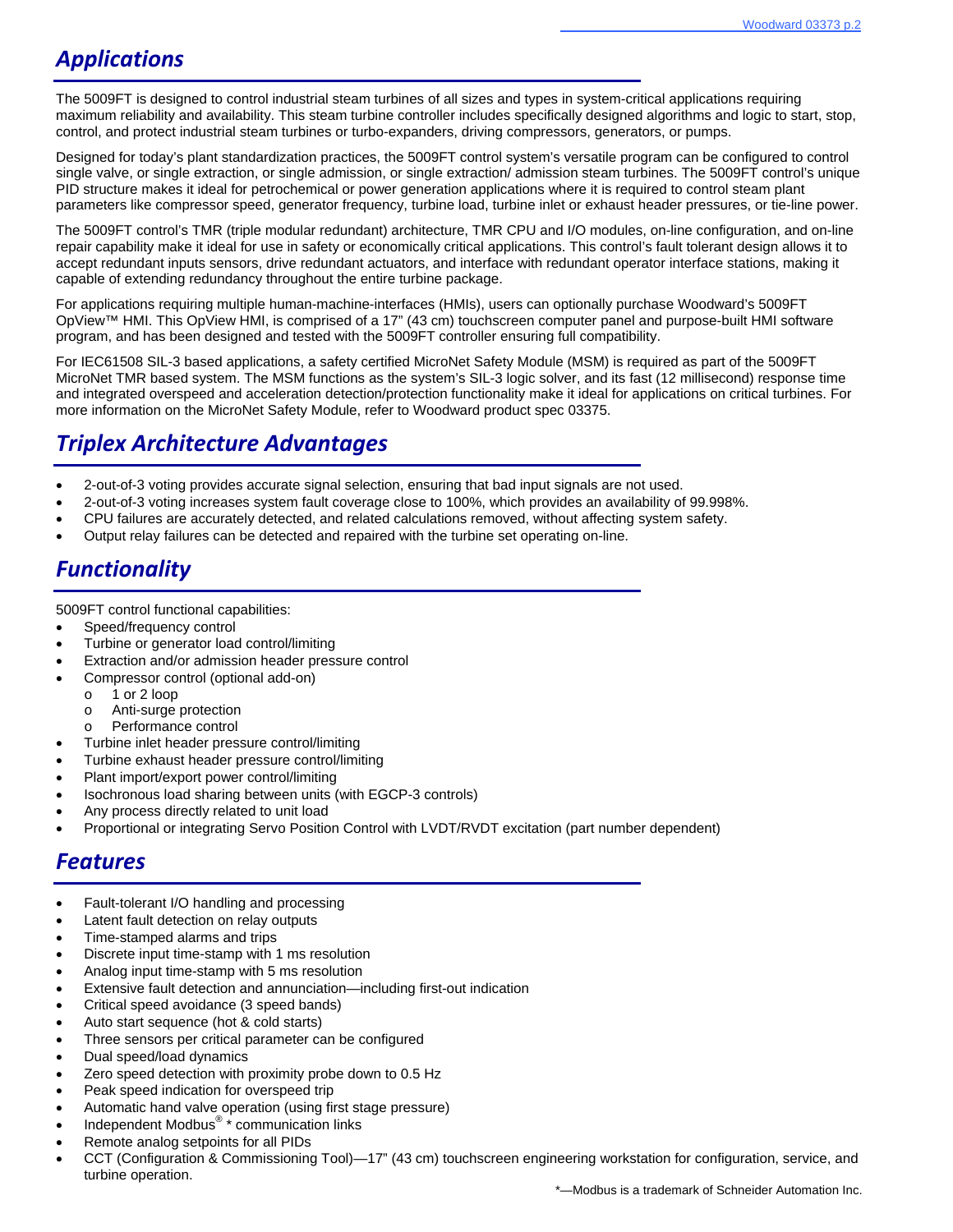#### *Control Specifications*

| <b>Inputs</b>                 |                                                                                                                                                                                                                             |
|-------------------------------|-----------------------------------------------------------------------------------------------------------------------------------------------------------------------------------------------------------------------------|
| Power                         | Redundant power supplies with the following input options: 18–32 Vdc, 100–150 Vdc, 88–132 Vac<br>(47-63 Hz), 180-264 Vac (47-63 Hz), 200-300 Vdc                                                                            |
| Speed                         | 4 MPUs (1-30 Vrms) or proximity probes (24 Vdc and 12 Vdc power provided), 0.5 to 25 kHz                                                                                                                                    |
| Discrete Inputs               | 24 contact inputs 24 V (CE or UL) or 125 Vdc (UL only) (1 dedicated, 23 programmable)                                                                                                                                       |
| Analog Inputs                 | 8 programmable 4-20 mA inputs (32 inputs with compressor control option)                                                                                                                                                    |
| <b>Outputs</b>                |                                                                                                                                                                                                                             |
| <b>Valve/Actuator Drivers</b> | 2 single-coil (proportional) or 2 dual-coil actuator outputs (4-20 mA or 20-160 mA),<br>Optional-2 integrating ±200 mA max integrating actuator outputs with 2 LVDT or RVDT or 1-5 V or<br>4-20 mA position feedback inputs |
| Discrete Outputs              | 12 relay outputs with latent fault detection (1 dedicated, 11 programmable)                                                                                                                                                 |
| Analog Outputs                | 4 programmable 4–20 mA outputs (12 outputs with compressor control option)                                                                                                                                                  |
| Communication                 |                                                                                                                                                                                                                             |
| Ethernet                      | 6 10/100BaseT Ports (Modbus TCP or UDP & Service Tool communication)                                                                                                                                                        |
| Serial                        | 3 Modbus (ASCII or RTU) communication ports (RS-232, 242, 285 compatible)                                                                                                                                                   |
| <b>Operating Conditions</b>   |                                                                                                                                                                                                                             |
| Temperature                   | 0 to 55 °C (32 to 131 °F) ambient air temperature range                                                                                                                                                                     |
| Shock                         | US MIL-STD-810C, method 516.2-1, procedure 1B                                                                                                                                                                               |
| Vibration                     | Lloyd's ENV2 test #1                                                                                                                                                                                                        |
| Emissions                     | EN61000-6-4                                                                                                                                                                                                                 |
| Immunity                      | EN61000-6-2                                                                                                                                                                                                                 |

#### **Regulatory Compliance**

(Listings are limited only to those units bearing the appropriate Marking or Agency Identification)

 European Compliance for CE Marking: EMC Directive: 2004/108/EC Low Voltage Directive: 2006/95/EC<br>North American Compliance: CSA Certified for Ordinary Location CSA Certified for Ordinary Locations in the United States and Canada using CSA / UL 61010-1

#### **5009FT Chassis**

Bulkhead or Adaptable to 19" (483 mm) rack-mount back panel with 18 slot VME motherboard and chassis Approximate dimensions:

 Control Chassis 19" wide x 14" high x 12" deep (483 mm wide x 356 mm high x 305 mm deep) Power Chassis 7" wide x 14" high x 12" deep (178 mm wide x 356 mm high x 305 mm deep) Approximate Weight 56 lb (25 kg) fully loaded



**Typical 5009FT Functional Diagram**